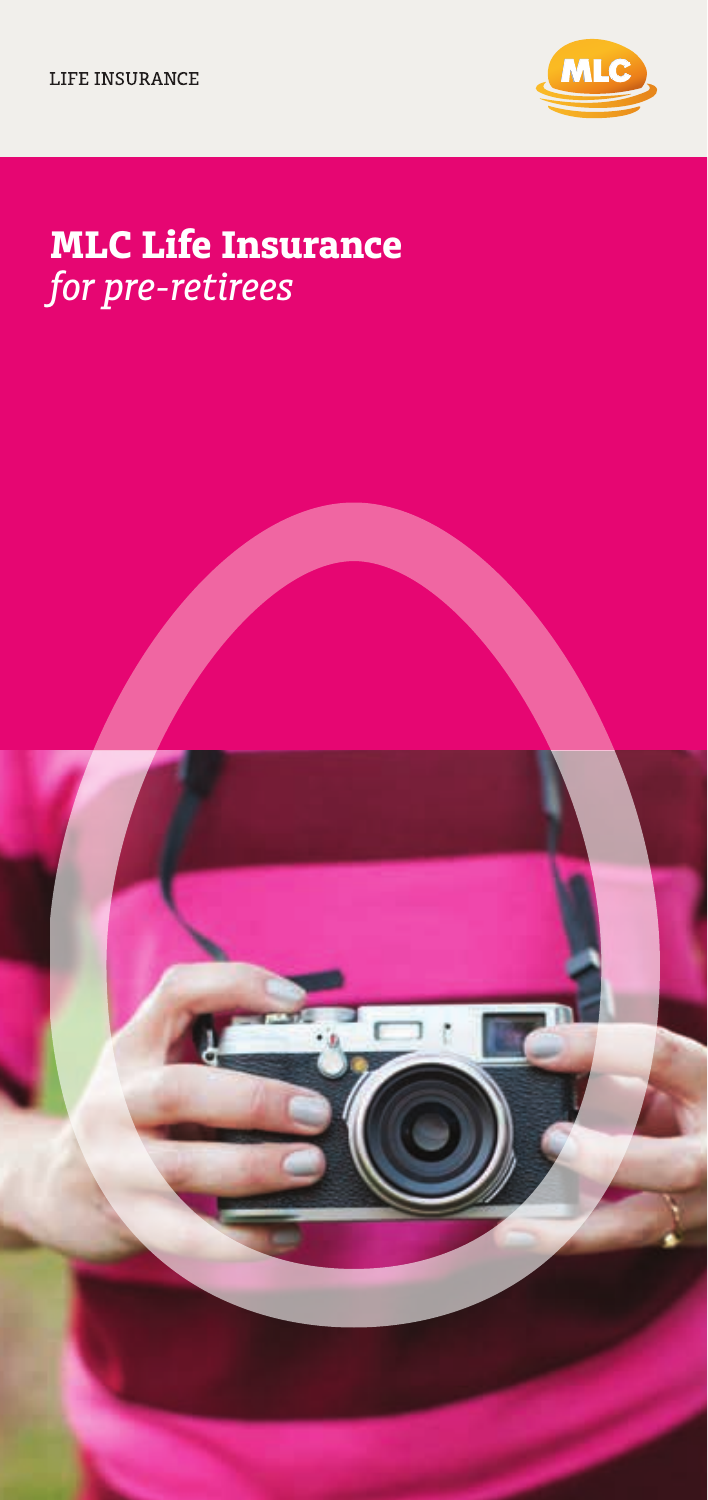**Personal insurance** *could actually be your most precious asset.*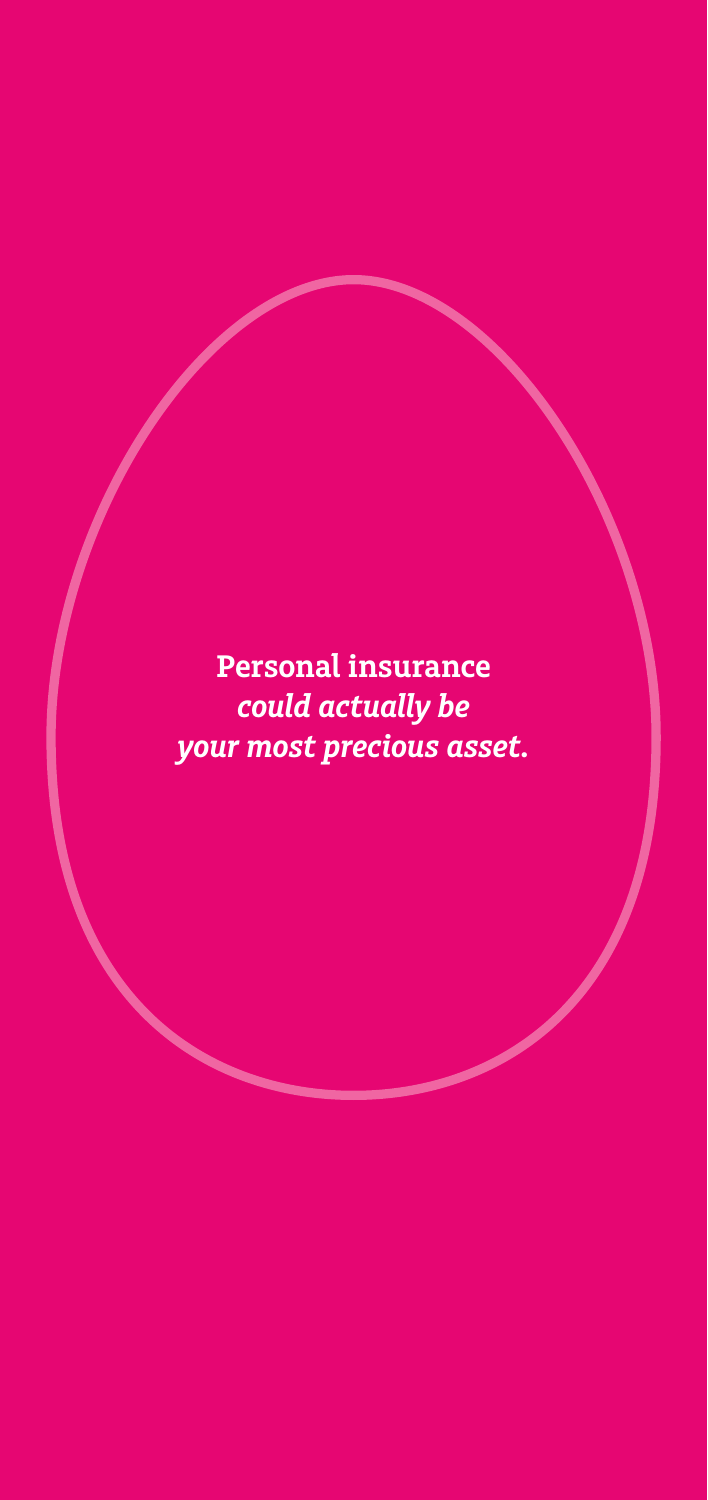# **With you through life's ups and downs**

*The one thing you can count on in life is it doesn't always go according to plan.* 

Your insurance can be your most valuable asset. It could very well be the one constant in life that will be there for you when you need it most.

And, just as life and you will change, your insurance can alter to better suit your life and your future financial needs.

### **Did you know?**

- One in two Australians will be diagnosed with cancer by age 85.
- Cardiovascular disease affects one in five Australians and two out of three families.

Sources: Cancer Council Australia: Facts and figures, Cancer in Australia, 2011. National Heart Foundation Statistics, 2009.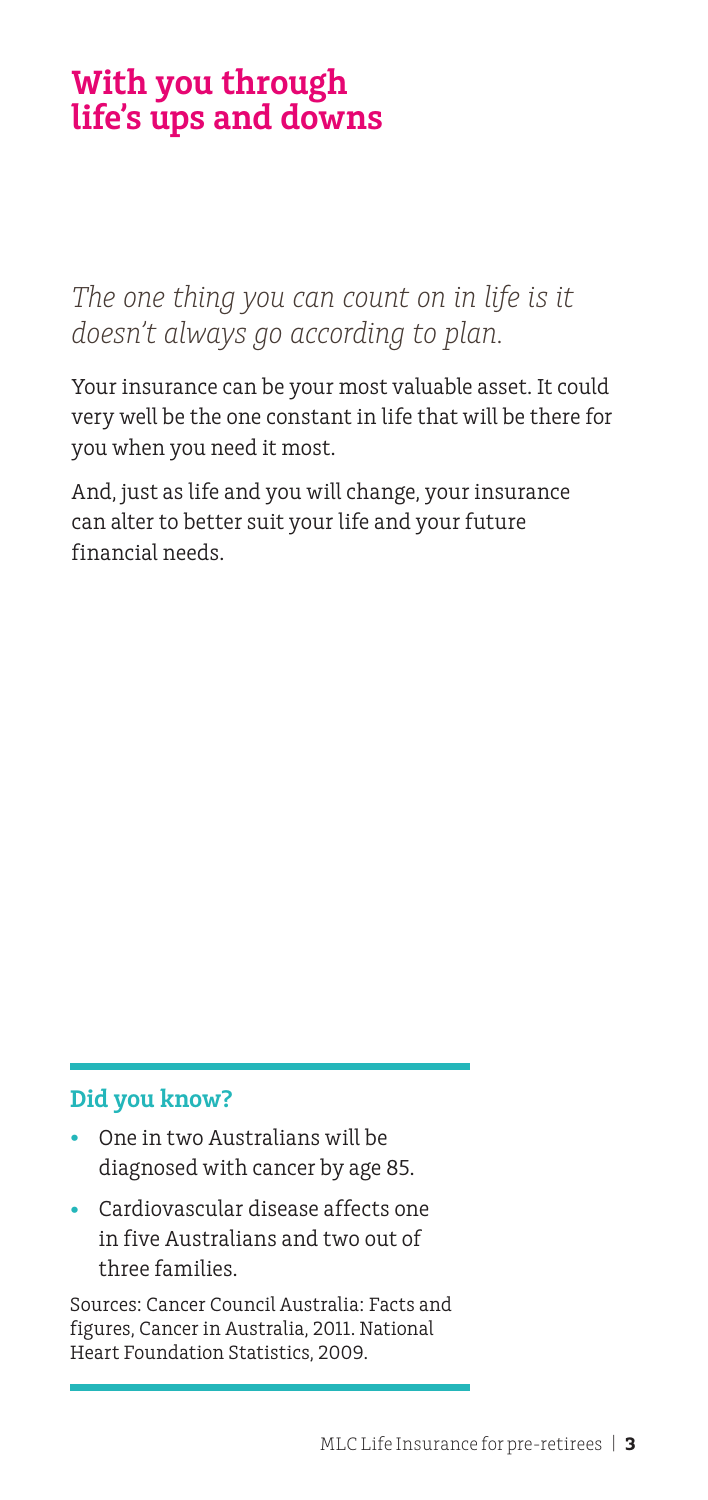### **Time to review**

### **Protecting your lifestyle**

If you're approaching retirement, you may be wondering how life is going to treat you on the health and financial fronts.

These can be challenging enough in themselves. So it's important you speak to your financial adviser to make sure your protection is up to date.

### **What have you got to lose?**

You've worked hard to support your family over the years and built up a healthy nest egg for retirement. So the last thing you might expect is to suffer a serious injury or illness that puts your life savings and retirement plans in jeopardy.

But if this did happen, would your spouse or partner need to give up work to support and take care of you? Would you need to delay retirement and use some of your nest egg to cover your medical expenses? How would you cope?

It's important to make sure you maintain your insurance and that it's updated to reflect your change in circumstances.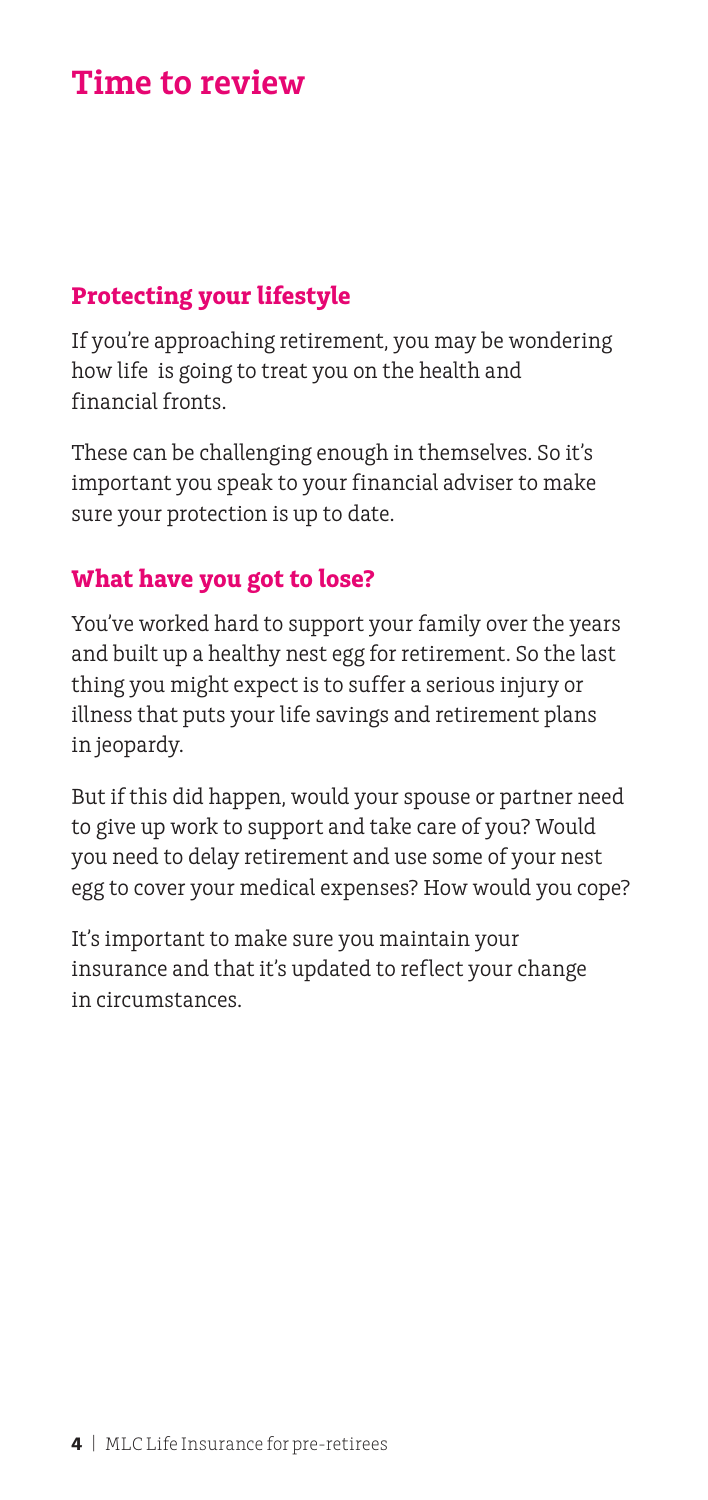# **"It won't happen to me"**

*Statistically, before age 70, these are the chances of you being diagnosed with these illnesses.*



**Source:** Munich Reinsurance Group in Australasia, 2009. (This graphic is based on those who are currently aged 30.)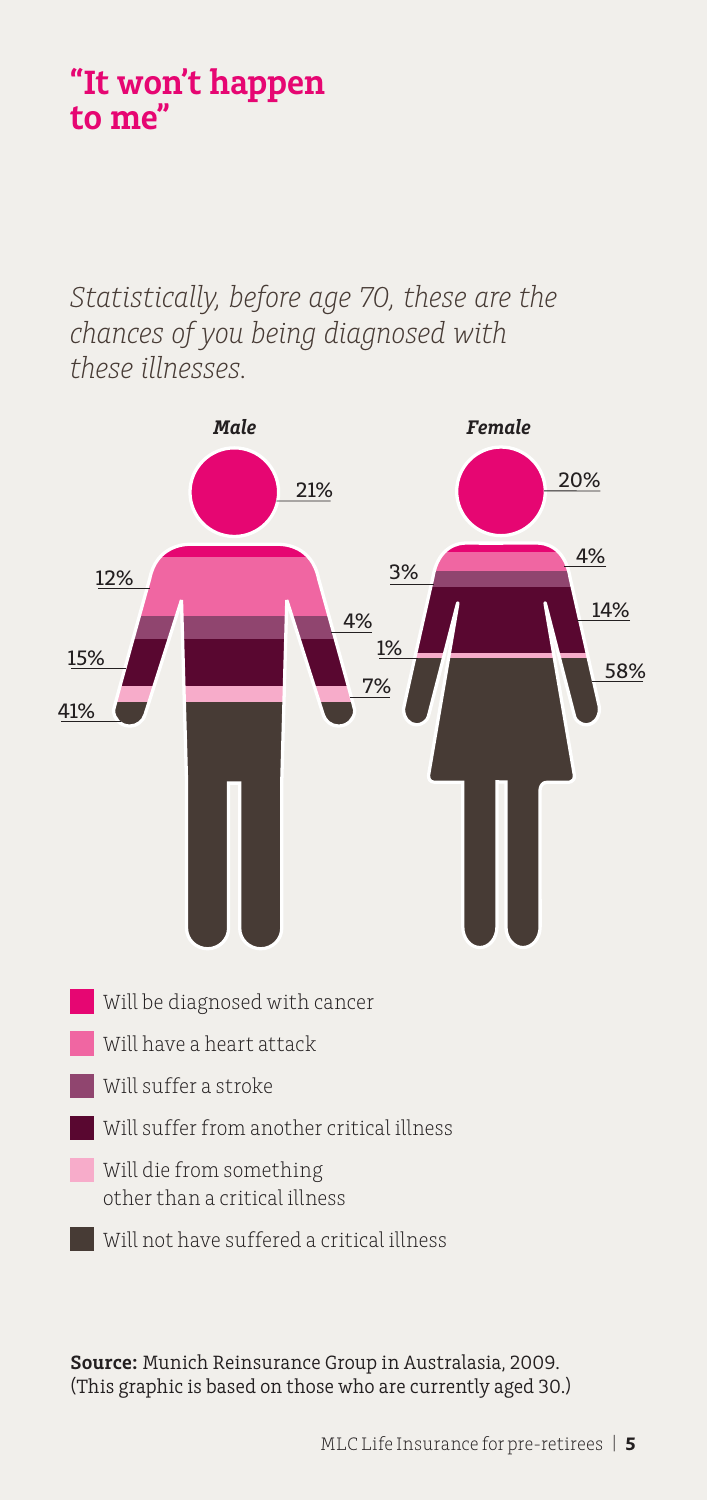### **Insurance that's there when you need it most**

*It's an unfortunate but predictable fact; as you get older it's more likely you'll need your insurance from MLC Life Insurance.* 

A brief look at our claims history shows people between ages 51 and 55 are the most likely to claim.

However, this, and the fact that accidents and illness can happen without any warning, makes keeping your insurance over the long term a sensible decision.



Source: Claims data is for lump sum policies claims during 2009–2010. Average age of entry from inforce data to 31/12/2010. The decline indicated after the peak ages of 51–55 is due to clients cancelling their insurance rather than a decline in claims per head.

Without enough insurance, many people might need to think about selling their home or making radical changes to their lifestyle.

The good news is more and more people are recognising the need for insurance.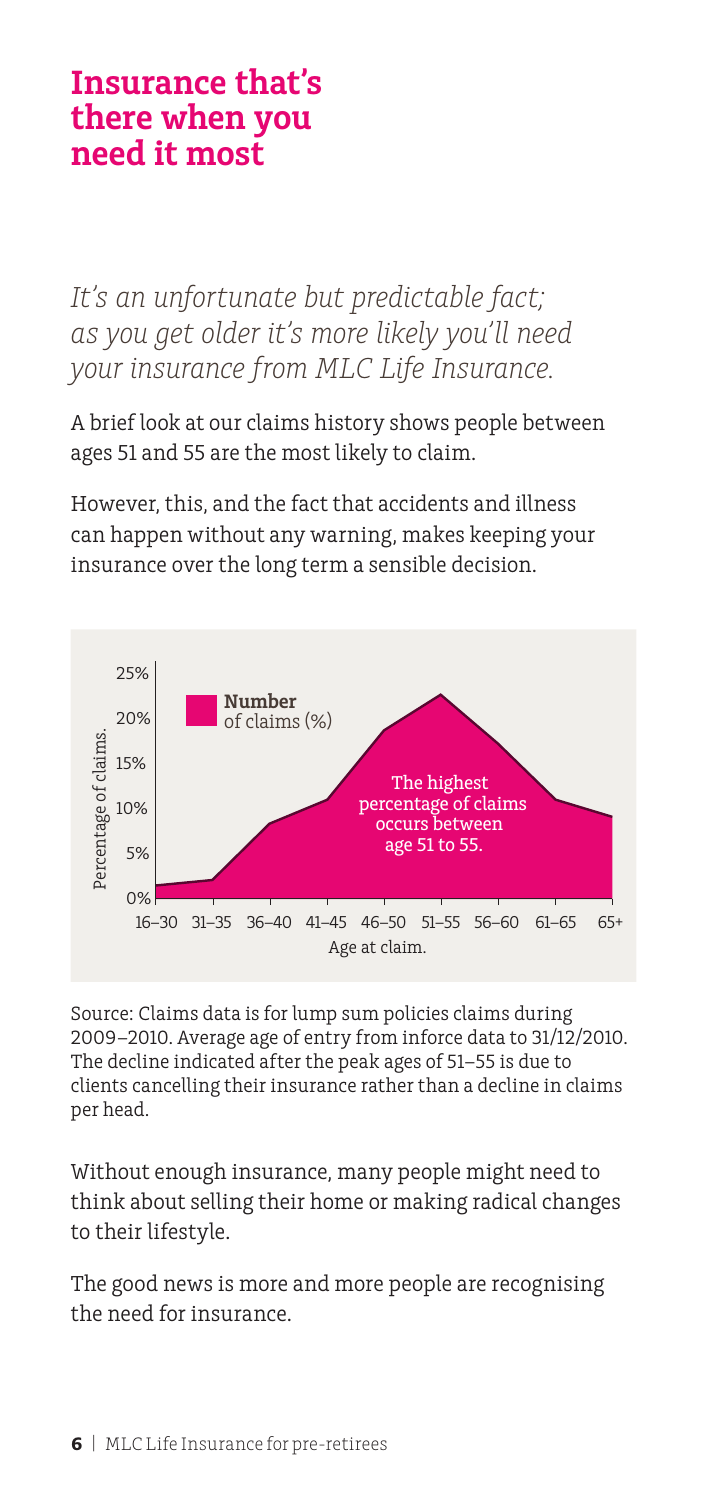### **So how much is enough?**

It's a tricky question. You don't want to over insure, but you want to make sure you can get back on track with your health, and take care of your loved ones.

Reviewing your insurance, every so often, with your financial adviser will keep it up to date with your changing needs.

If you don't have an adviser, please call us on **132 652** or visit **mlc.com.au**

### **Did you know?**

If you were on an annual salary of \$100,000, and spent the same amount of time in the workforce as the average Australian male (around 43 years), you'd have a lifetime earning capacity of over \$9 million.

Isn't that a lot to lose?

Sources: Man Not at Work: An Analysis of Men Outside the Labour Force, Productivity Commission, Australian Government, January 2007. Assuming your salary increases each year by 3%.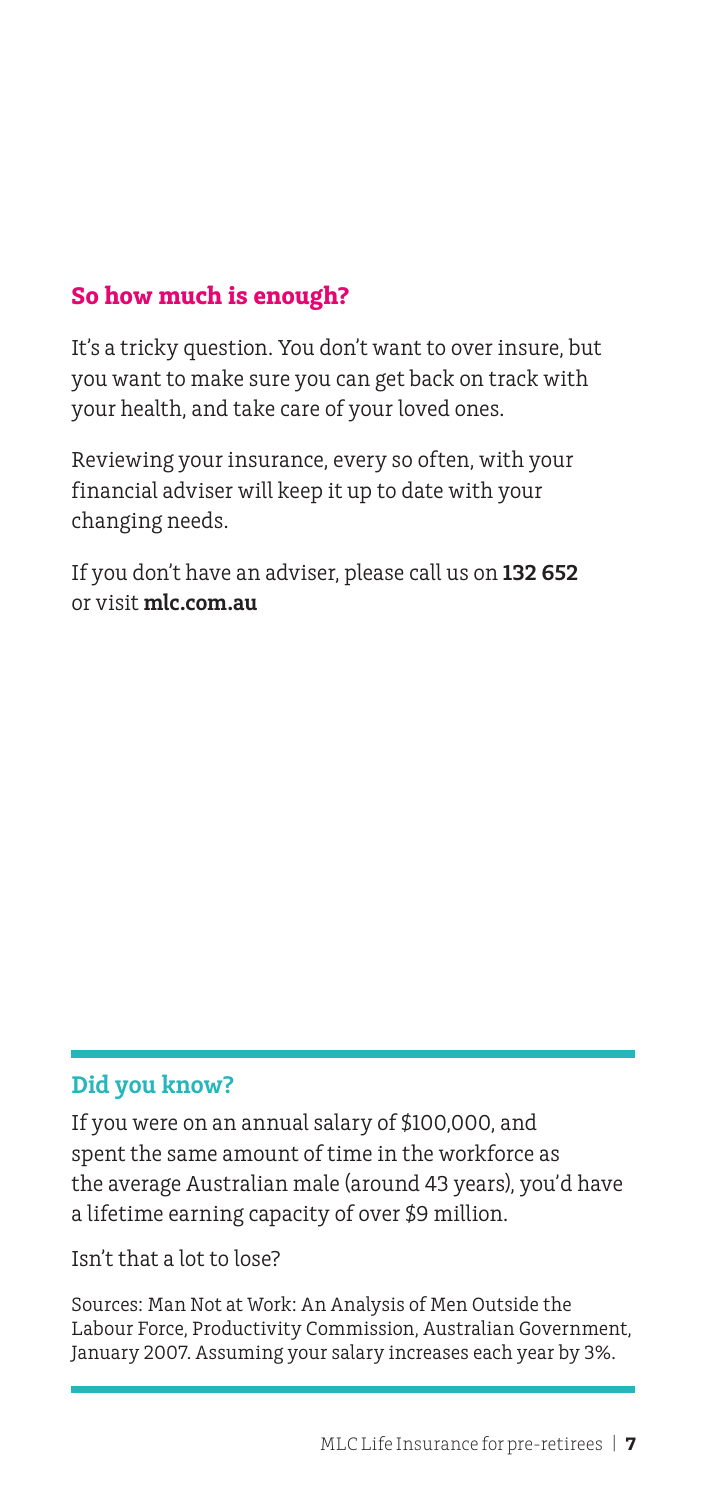# **Doing the right thing by your adult children**

*If something happened to your adult son or daughter and they weren't insured, you'd want to make sure your grandchildren were looked after financially, whether you became the legal guardian or played a supportive role.* 

As you can see from the graph below, you wouldn't be alone. Around 22,500 Australian grandparents are already looking after their grandchildren.<sup>1</sup>



### Grandparent families by age of youngest child<sup>1</sup>

### **Start the conversation**

While talking to your grown, self-sufficient, child about their financial obligations may be difficult, you owe it to yourself and your grandchildren to start the conversation as soon as possible.

**1** ABS: Family Characteristics, Australia, 2003.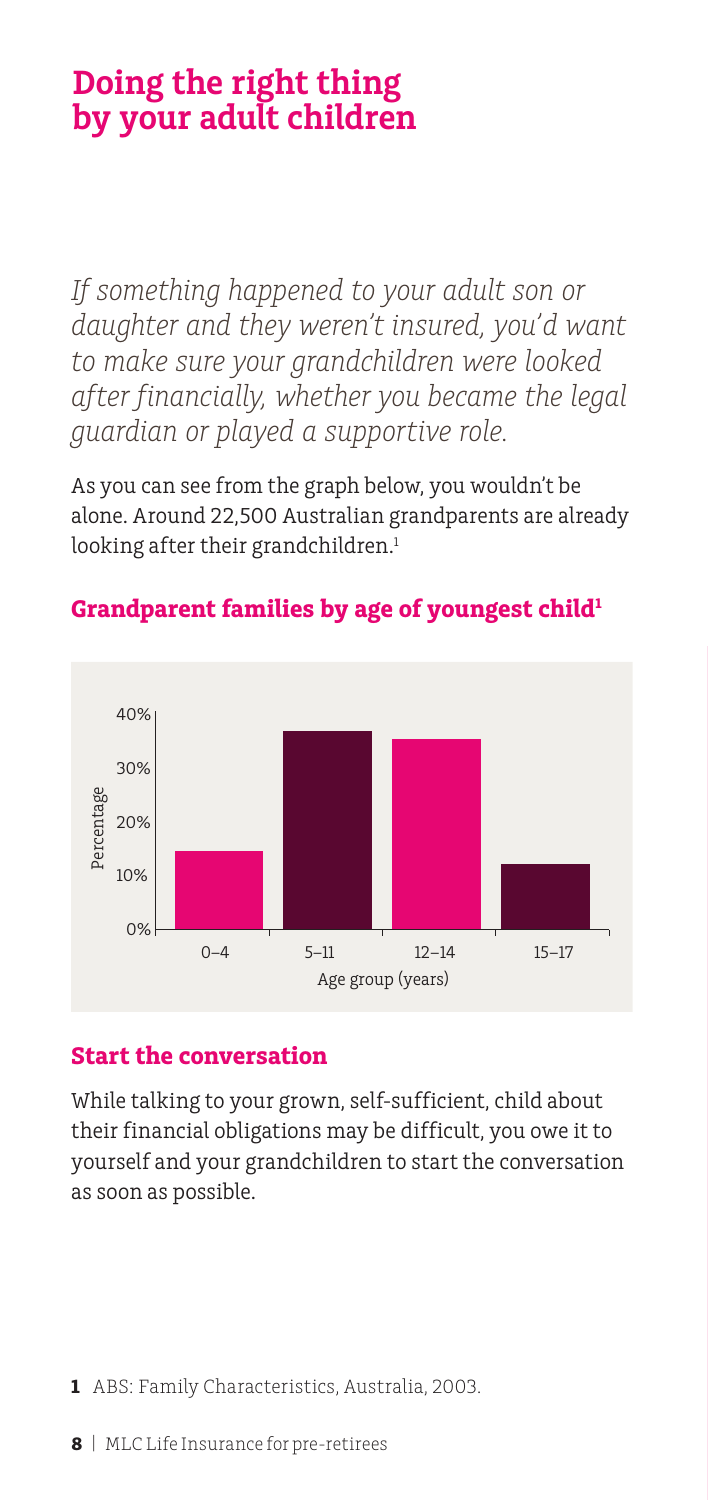

#### **Tips and traps**

- When deciding how much insurance your adult children may need, they should consider how much money would be required to:
	- clear their debts
	- provide an ongoing income to meet living expenses, and
	- cover a range of medical, childcare and housekeeping costs.
- If you pay for insurance taken out on the life of your adult children, you may want to own the policy. This will make sure you have complete control over any proceeds paid in the event of their death, total and permanent disability or critical illness.
- It may be more tax-effective if your adult children take out the Life and Total and Permanent Disability insurance in a super fund.
- $\blacksquare$ stepped premiums. It may be more cost-effective over the longer term if the policy owner elects to pay level rather than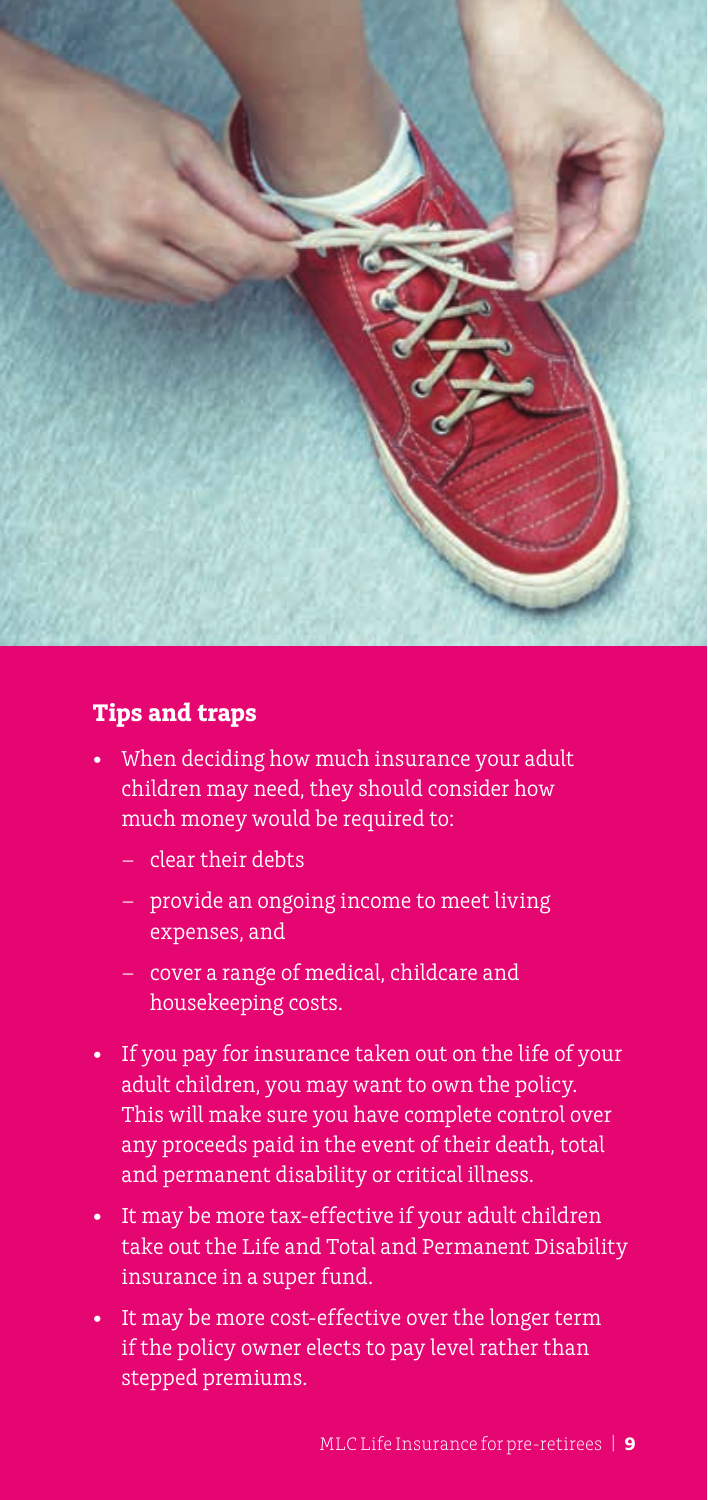

### **Did you know?**

Ė

Many think they will live a life free of a critical illness but the facts say otherwise, 59% of men and 42% of women will suffer a critical illness before they reach age 70.

Source: Munich Reinsurance Group in Australasia 2009.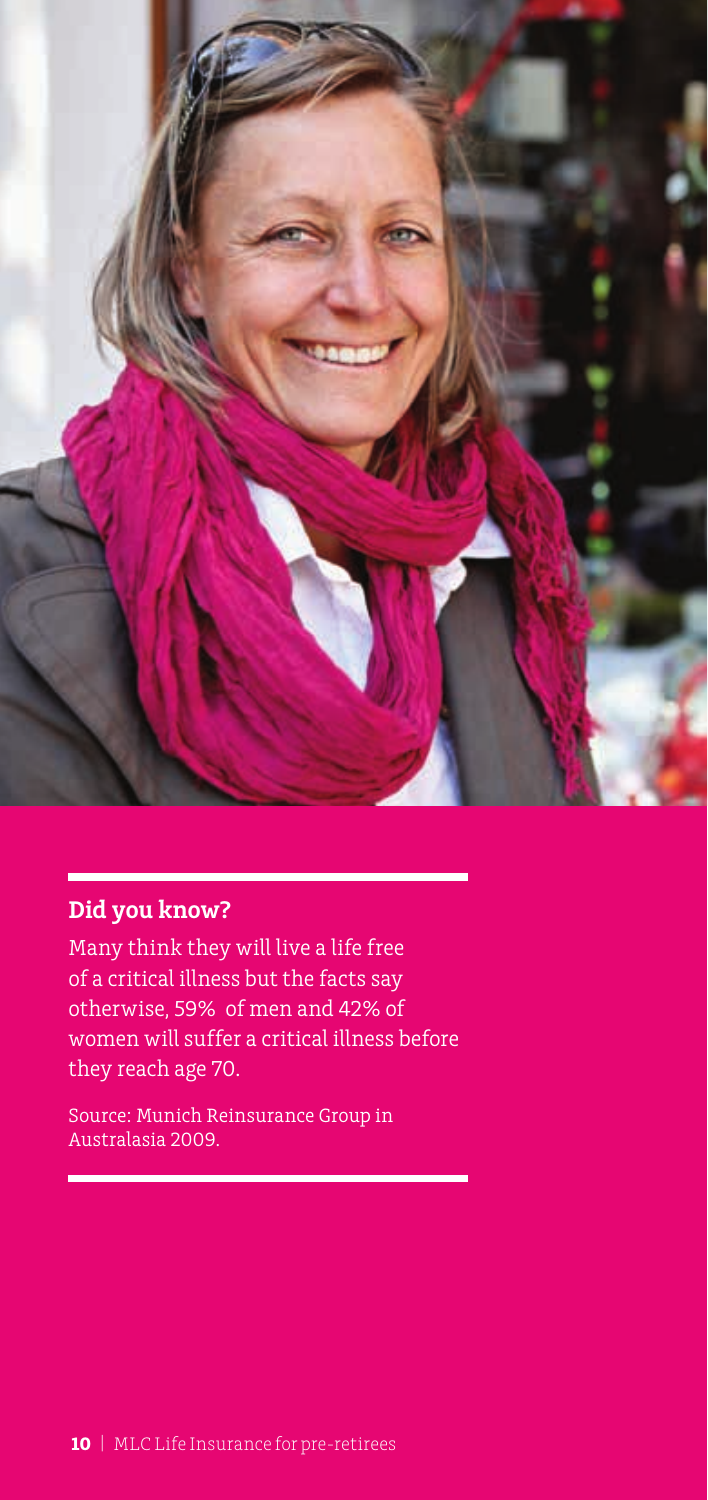*Sally, a grandmother, earns \$48,000 each year (\$4,000 each month) and pays her share of the mortgage of \$240,000 with Dan.*

But just as they were settling into this new stage in their lives, the unthinkable happened. Their son-in-law, Simon, had a brain haemorrhage and passed away.

To make matters worse, because he was young, Simon hadn't seen the need for life insurance and left their daughter and three grand-children without any means of financial support.

Like many caring grandparents would do, Dan and Sally decided to take their daughter and her children into their home. But they quickly found this had a devastating impact on their financial situation.

Importantly, they were left in a position where they were unable to afford the lifestyle they'd anticipated and had to cancel their travel plans.

This situation could have been avoided if they'd talked to a financial adviser about insuring Simon. Had they done this, their daughter could have received a lump sum payment to meet her (and the kids') ongoing expenses and not become a financial burden for Dan and Sally.

**Please note:** This case study highlights the importance of speaking to a financial adviser about your adult children's insurance needs. A financial adviser can also address a range of potential issues and identify other suitable protection strategies see Tips and traps.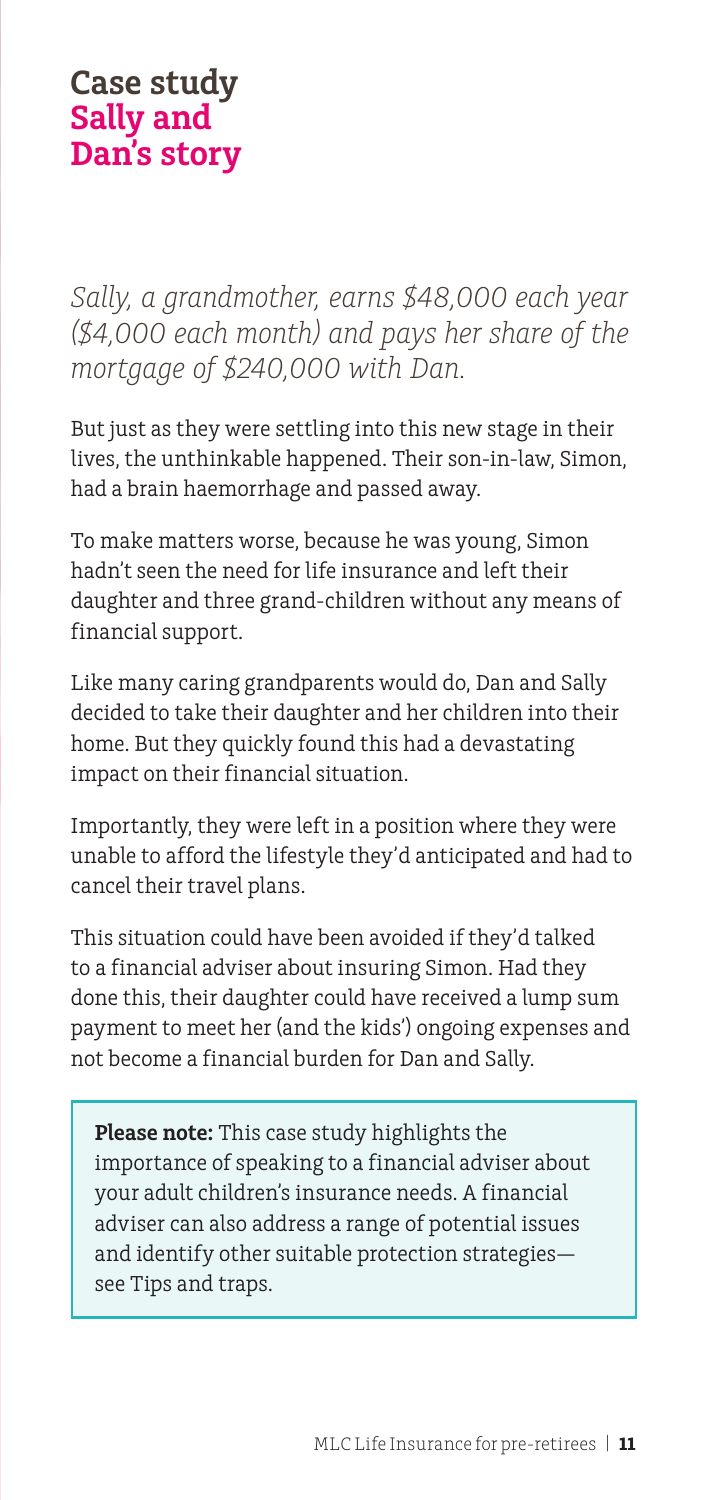# **Protect yourself and your family**

### *These are the types of insurance you ought to be considering at your stage in life.*

| What is<br>there to<br>choose from?         | What are the benefits?                                                                                                                                                                                                                                                      |
|---------------------------------------------|-----------------------------------------------------------------------------------------------------------------------------------------------------------------------------------------------------------------------------------------------------------------------------|
| Life Cover                                  | Life Cover helps secure the financial future<br>of those you'd leave behind if you died.<br>It insures you for a particular amount, which<br>can be used for the future needs of your<br>family, such as paying off the mortgage.                                           |
| Income<br>Protection                        | Income Protection gives you a monthly<br>income protection payment of up to 75% of<br>your earnings if you're unable to work due to<br>sickness or injury.<br>It helps cover your living costs, such as<br>mortgages and car repayments.                                    |
| <b>Total and</b><br>Permanent<br>Disability | Total and Permanent Disability insurance<br>provides you with a lump sum payment<br>if you become totally and permanently<br>disabled and can't work.<br>It can help pay medical costs, debts or make<br>alterations to your home to help you adjust<br>to your disability. |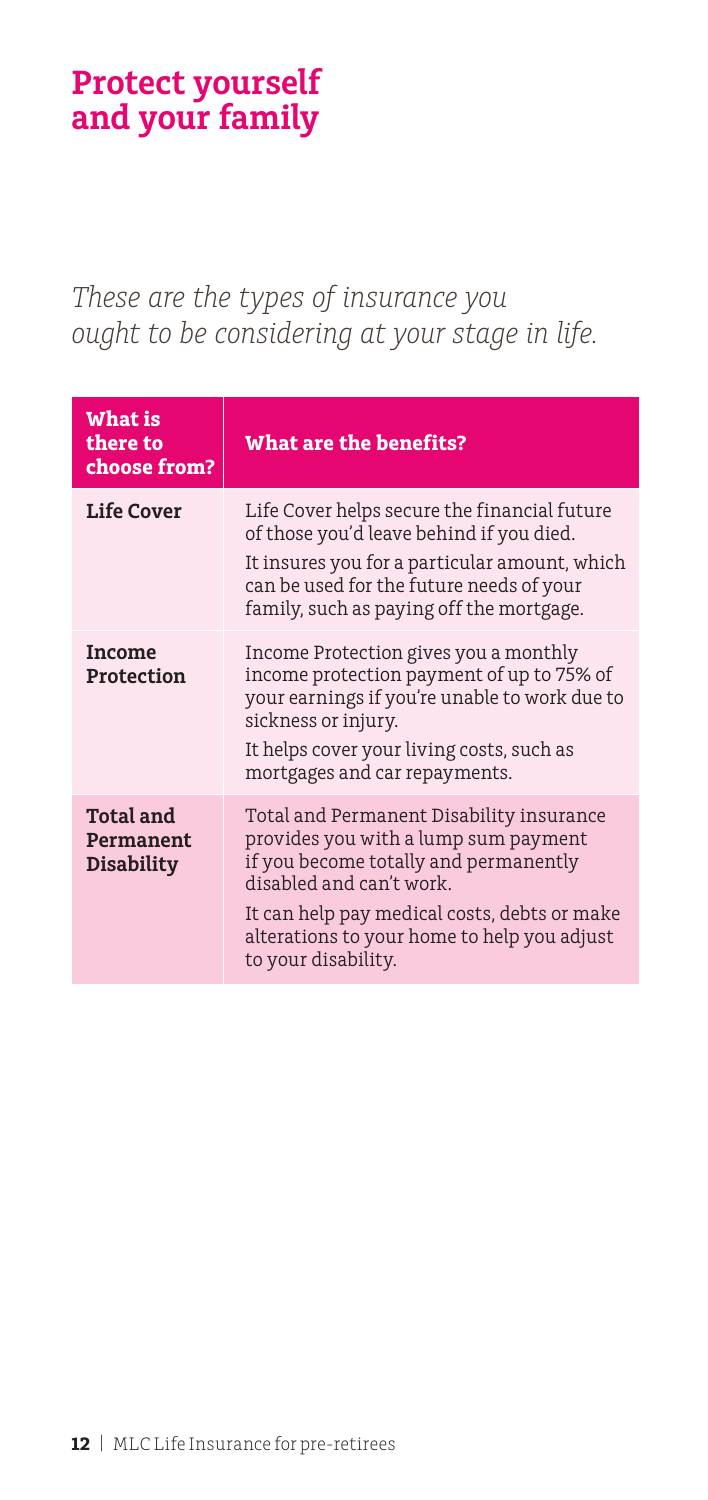Your financial adviser can help you decide what type of insurance generally best suits your needs, so you can keep your insurance in place for when you may need it.

| <b>What is</b><br>there to<br>choose from? | What are the benefits?                                                                                                                                                                                                                              |
|--------------------------------------------|-----------------------------------------------------------------------------------------------------------------------------------------------------------------------------------------------------------------------------------------------------|
| Critical<br>$I$ llness <sup>1</sup>        | Critical Illness insurance pays a lump<br>sum that lightens the financial load of a<br>serious illness, so you can concentrate on<br>getting better.<br>With MLC Critical Illness insurance you also<br>have access to Best Doctors, which connects |
|                                            | seriously ill people to leading specialists who<br>can provide a second opinion about your<br>diagnosis and treatment plan.                                                                                                                         |
| <b>Business</b><br><b>Expenses</b>         | Business Expenses insurance helps keep<br>your business going by reimbursing your<br>fixed expenses if you're unable to work due<br>to sickness or injury.                                                                                          |

**1** Critical Illness can only be purchased outside super.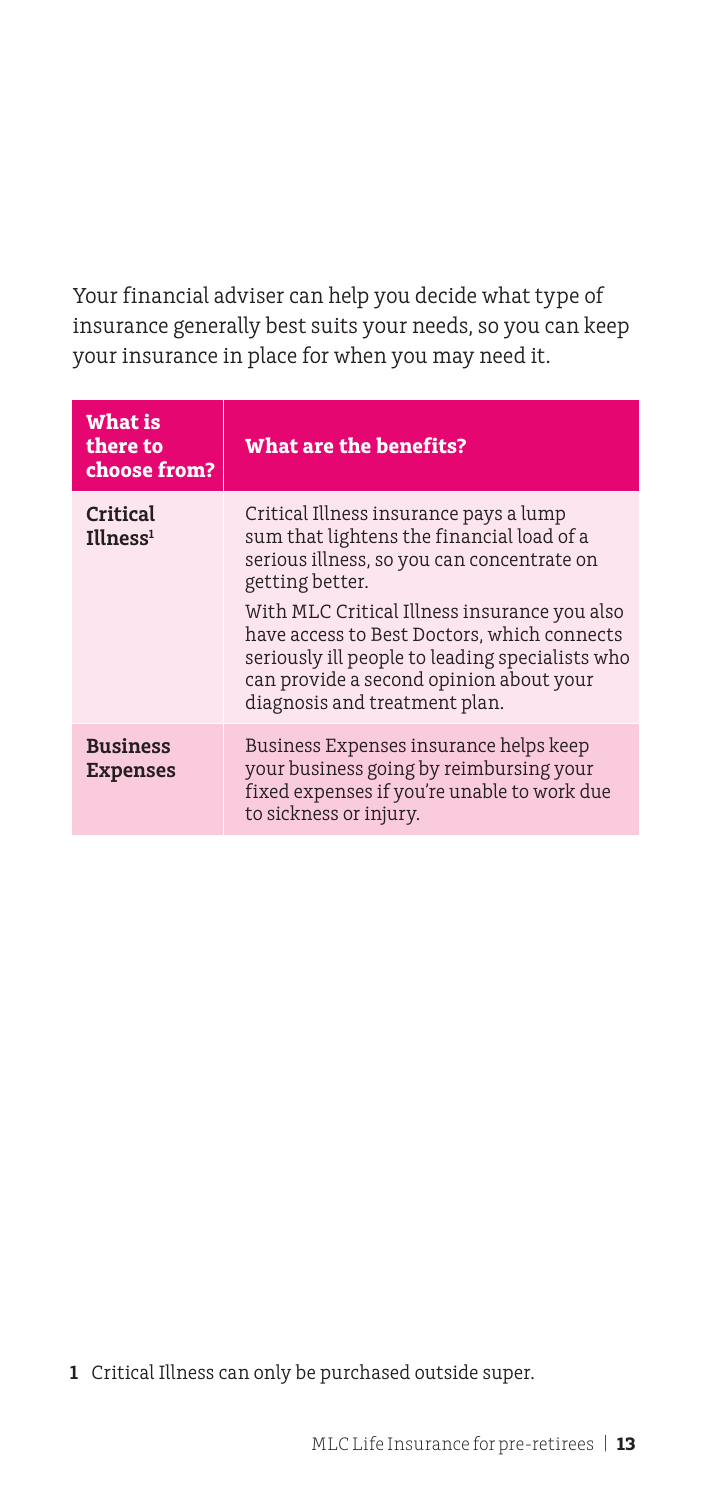### **Unique to MLC Life Insurance. Best Doctors®**

*With eligible MLC Critical Illness you and members of your family (that's your children, your partner and both sets of parents) get access to the unique medical advice service by Best Doctors.*

### **In-depth Medical Review**

Should you, or a member of your family, be diagnosed with a medical condition, you would be able to access Best Doctors' unique global network of more than 50,000 leading specialists.

A leading specialist in your particular condition will then be selected to complete a full review of your medical records, retesting pathology if required, to assess your diagnosis and proposed treatment plan.

This unique service brings leading medical knowledge to your door step, giving you confidence, clarity and certainty in regards to the best way of tackling your medical condition.

"We're obviously delighted with the outcome and feel extremely lucky that we had access to Best Doctors."

MLC Critical Illness insurance client who used Best Doctors®

### **FindBestCare®**

You gain access to the best medical care in the world. If, after your In-depth Medical Review you decide the best option is to go for treatment overseas that's been identified by Best Doctors, then they will arrange everything for you, from booking the surgeon and hospital as well as the flight and accommodation. See online for more details.

**Please note:** although Best Doctors will arrange all aspect of the treatment for you, you'll need to pay for the associated costs involved with the treatment.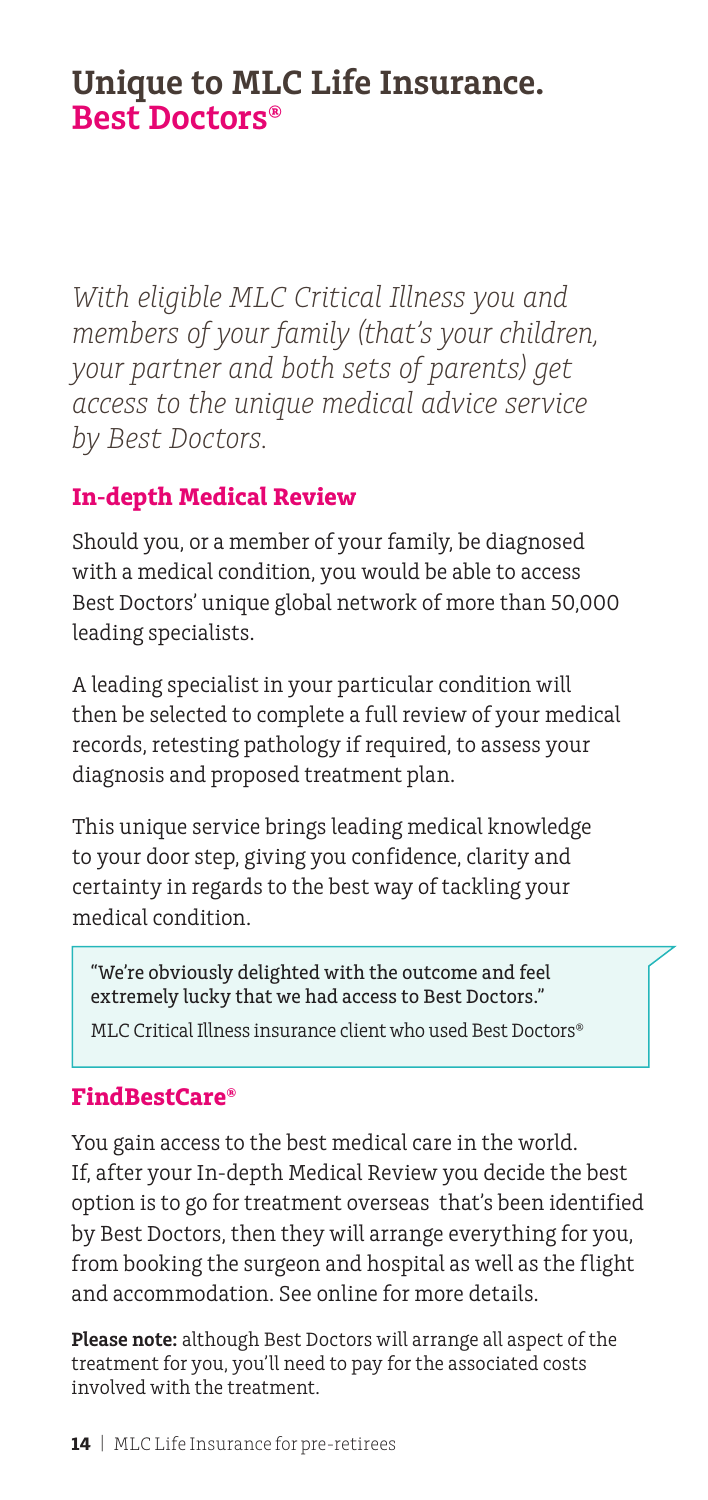"I can state, without a shadow of a doubt, that choosing Best Doctors was the best decision I made as it gave me access to the best doctors in the world to treat my illness. They handled the whole process with a very high degree of professionalism and the human side was never overlooked."

MLC Critical Illness insurance client who used FindBestCare®

### **Doc Online**

Medical information whenever you need it.

Doc Online gives you the ability to ask an Australian GP non-emergency, medical questions and receive an email response within 48 hours.

**Please note:** Doc Online only provides medical information. You can access this service whether you are sick or not. See online for more details.

Do not act on this information alone. You should always consult with your doctor for medical advice.

### **Multimedia Library**

Discover more about certain medical conditions through Best Doctors' online library of 300 educational videos featuring realistic, 3D graphics that make it simple to understand what happens deep within the body.

The Multimedia Library also gives you access to a list of trusted medical websites that help you find out more about a wide range of medical conditions and support groups. See online for more details.

For more information, visit **mlc.com.au/bestdoctors**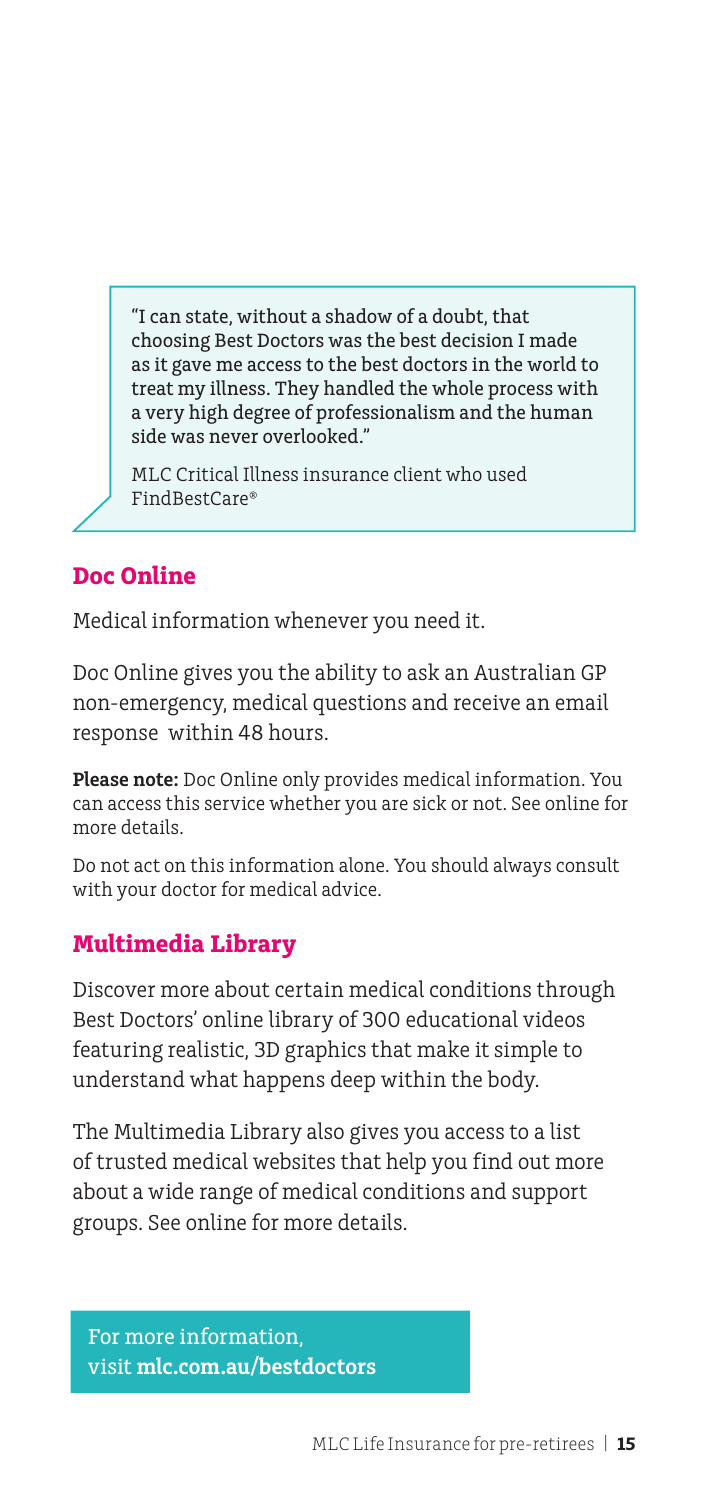

### **Did you know?**

In 2011 we paid out a total of over **\$500 million** in claims across all our insurance products.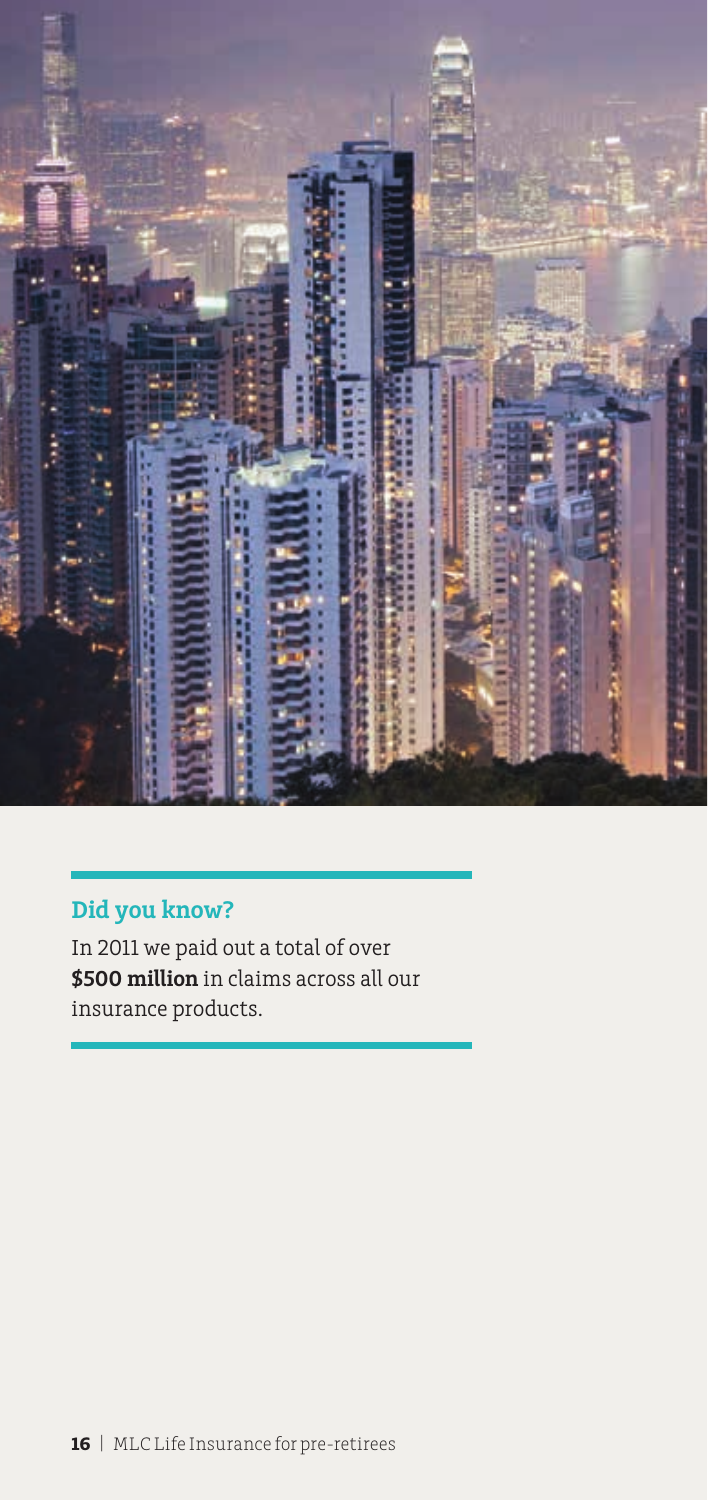### **Why you can count on us**

*About MLC Limited and Nippon Life Insurance Group – working together to protect Australians when they need it most.*

We've come together to create a dynamic and innovative insurance business that's focused on customers and committed to providing flexible and competitive life insurance solutions.

Our ambition is to provide Australia's leading life insurance directly to you, your super fund, or your financial adviser.

### **Our claims philosophy**

Most importantly, when you make a claim we understand it's a time of need. So we make sure our claims process is simple and convenient, treating policy-owners and beneficiaries with empathy.

#### **Worldwide insurance**

You're covered 24 hours a day, anywhere in the world.

### **Keeping your insurance up to date**

We continuously look for ways to improve the features and benefits of our insurance, so you'll receive better protection.

We'll let you know the effective date of any improvements to your policy.

Year after year, we've been recognised by the insurance industry for our quality and market-leading products.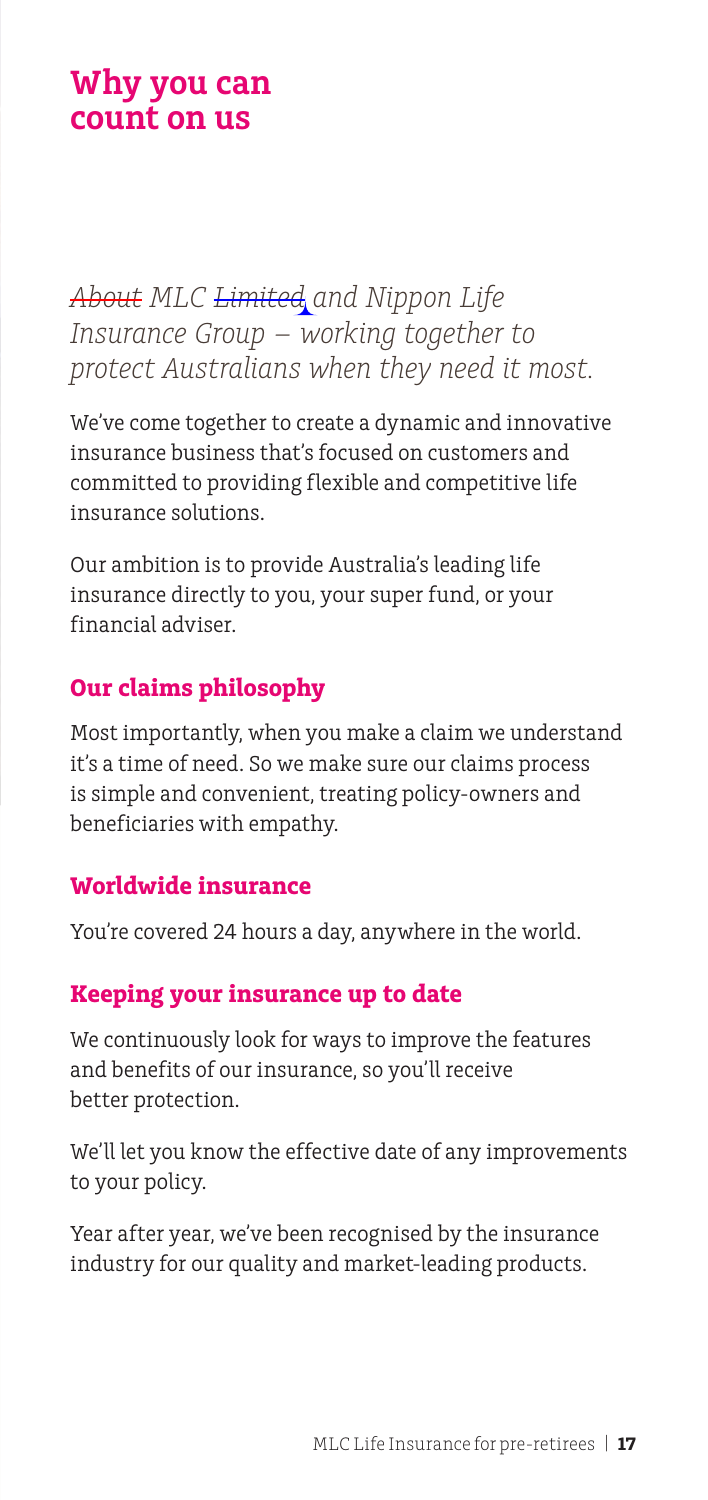# **Need advice?**

*You should seek advice before taking out insurance from MLC Life Insurance or altering an existing policy.* 

A financial adviser can help you select the level of cover that best suits you and review any of your existing insurance policies.

If you don't have an adviser, please call us on **132 652** between 8 am to 6 pm AEST/AEDT, Monday to Friday. Alternatively, you can visit **mlc.com.au**

Full details are contained in the current Product Disclosure Statements and are available at **mlc.com.au**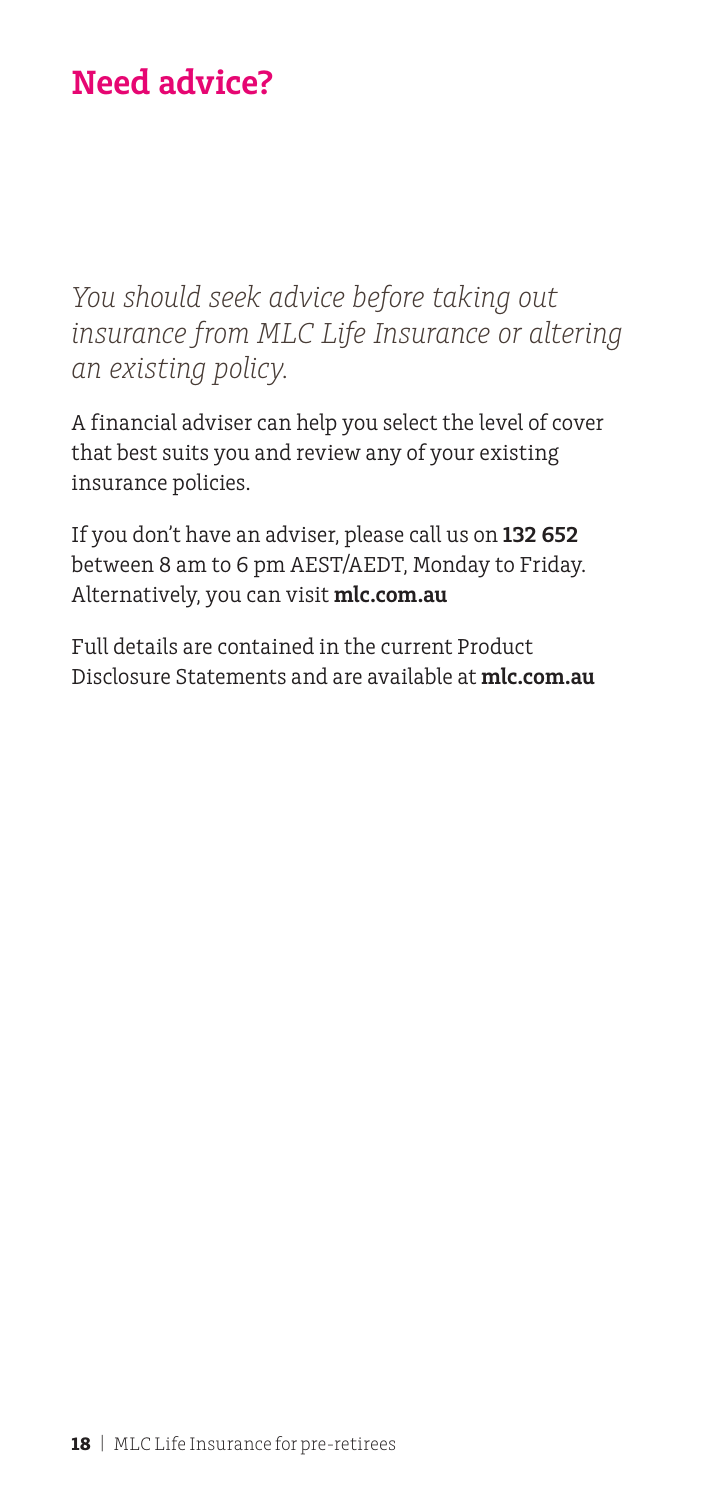#### **Important Information**

This brochure is published by MLC Limited ABN 90 000 000 402 AFSL 230694 (the Insurer), who has its registered office at 105–153 Miller Street, North Sydney NSW 2060. It's intended to provide general information only, without taking into account any person's objectives, financial situation or needs. A person should, before acting on this information, consider the appropriateness of the information having regard to their personal circumstances. A person should obtain financial advice regarding his or her own circumstances before making any insurance decision.

This flyer must be read in conjunction with the Product Disclosure Statement (PDS). Persons should obtain a copy of this PDS and consider it before making any decision about whether to acquire or hold the product. A copy of the PDS is available by visiting our website at **mlc.com.au**

MLC Limited ABN 90 000 000 402 AFSL 230694 (the Insurer) uses the MLC brand under licence. MLC Limited is part of the Nippon Life Insurance group and not a part of the NAB group of companies. Any references to 'we', 'us' and 'our' means MLC Limited.

Best Doctors® isn't insurance (including health insurance) and it doesn't replace your relationship with your current doctor or medical specialist. Information about the history of Best Doctor®, client quotes and choice of specialists was sourced from Best Doctors®. We reserve the right to withdraw the service at any time or to change the terms on which the service is provided to customers. Best Doctors® and the star-in-cross logo are trademarks of Best Doctors® , Inc., in the United States and in other countries, and are under license. All rights reserved © 2016

The Best Doctors medical advice service is available to clients with Critical Illness insurance in these products:

MLC Insurance, MLC Insurance (Super), MLC Personal Protection Portfolio, MLC Life Cover Super, MLC Protection – Exec Flexible Recovery Money, MLC Protection – Exec Standalone Recovery Money, MLC Protection – Executive Recovery Money, MLC Protection – Flexible Recovery Money 8 – 11, MLC Protection – Recovery Money 8 – 11, MLC Protection – Recovery Money 10 and 11 External Super, MLC Protection – Standalone Recovery Money 8 – 11, MLC Protection – Standalone Recovery Money 9 – 11 External Super. Recovery Money 8 – 11, MLC Protection – Standalone Recovery Money 9 – 11 External Super.